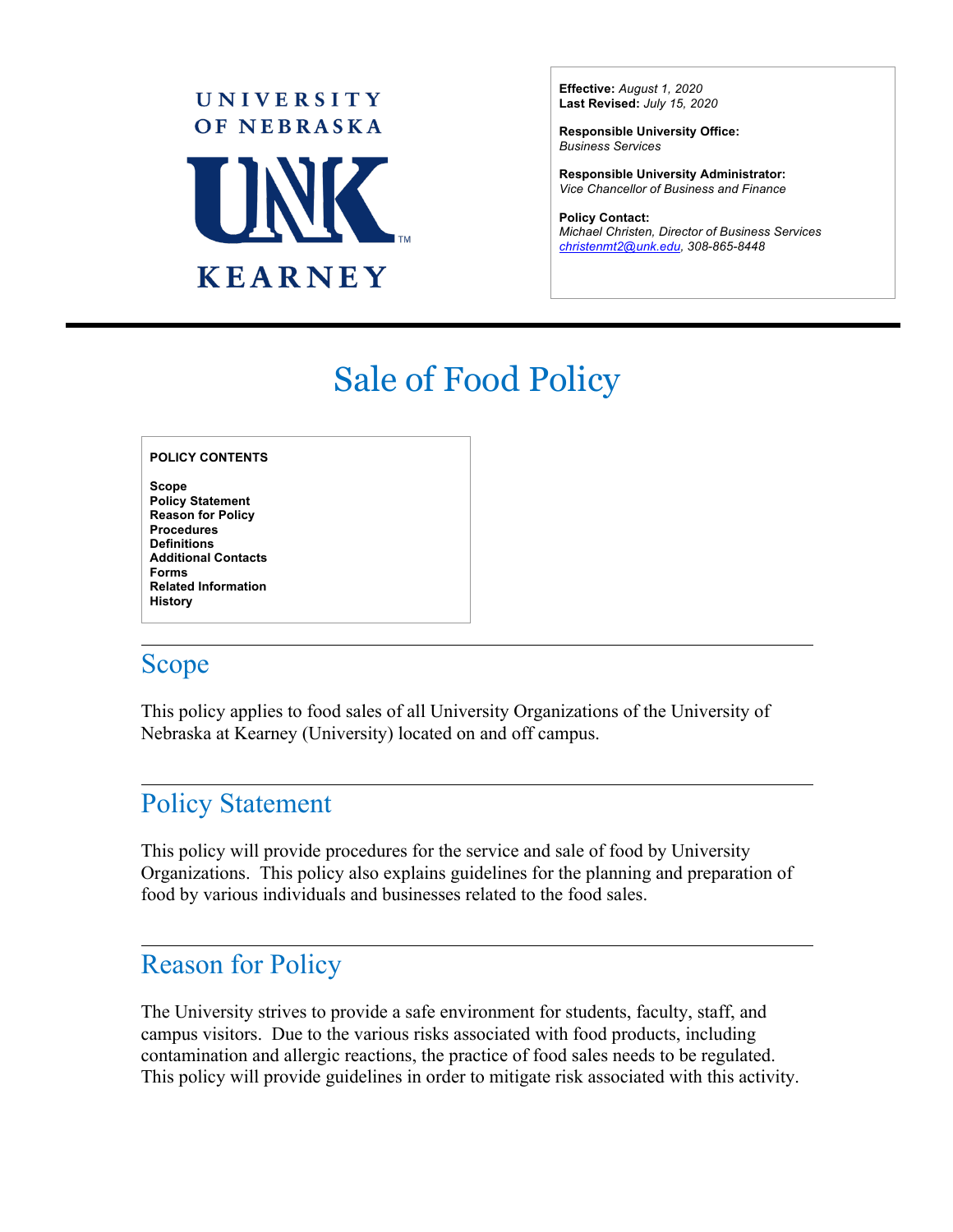### Procedures

Only the events and activities of University Organizations classified as Fundraisers are permitted to sell and/or advertise the sale of food at the University. No student, faculty, staff, or campus visitor may sell food products for personal profit or the profit of another individual or business.

Prior to all Fundraisers, the event and its respective location(s) must be submitted and approved through Events and Reservations and Student Engagement for student organizations. University Organization representatives must be present throughout the entire event and are responsible for the clean-up and removal of all items besides those provided through Events and Reservations.

The University permits the sale and/or distribution of prepared food by University Organizations under one of the following scenarios:

#### 1. **Food prepared by the Dining Services Provider**

The University is contracted with the Dining Services Provider to provide exclusive food service and catering on campus. The Dining Services Provider will follow all applicable food preparation and safety standards and the University Organization will continue to follow these standards through the duration of its event including but not limited to retention of internal food temperatures (140 degrees Fahrenheit for hot foods and 41 degrees Fahrenheit for cold foods). Contractual exceptions exist for the exclusivity requirement including the ability for University Organizations to sell commercially packaged food or Beverage Vendor items and operations pertaining to Brewed Awakening. Any other exceptions not stated within this policy shall be reviewed and approved by Business Services prior to the event.

#### 2. **Food prepared by Brewed Awakening**

Brewed Awakening will follow all applicable food preparation and safety standards and the University Organization will continue to follow these standards through the duration of its event.

#### 3. **Food prepared under the supervision of the Dining Services Provider**

The Dining Services Provider is permitted to supervise University Organizations in the preparation of food in University facilities. Under this supervision, the University Organization will be required to follow all applicable rules and regulations of the Dining Services Provider related to food preparation and facility safety. It will be the responsibility of the University Organization to coordinate with the Dining Services Provider at least three weeks prior to the requested date of food preparation to determine the availability of facilities and Dining Services Provider supervision. The University Organization will be responsible for complying with all food safety standards throughout the event. If food is intended to be distributed in individual portions, it should be properly separated and packaged with proper labels of ingredients and possible allergens.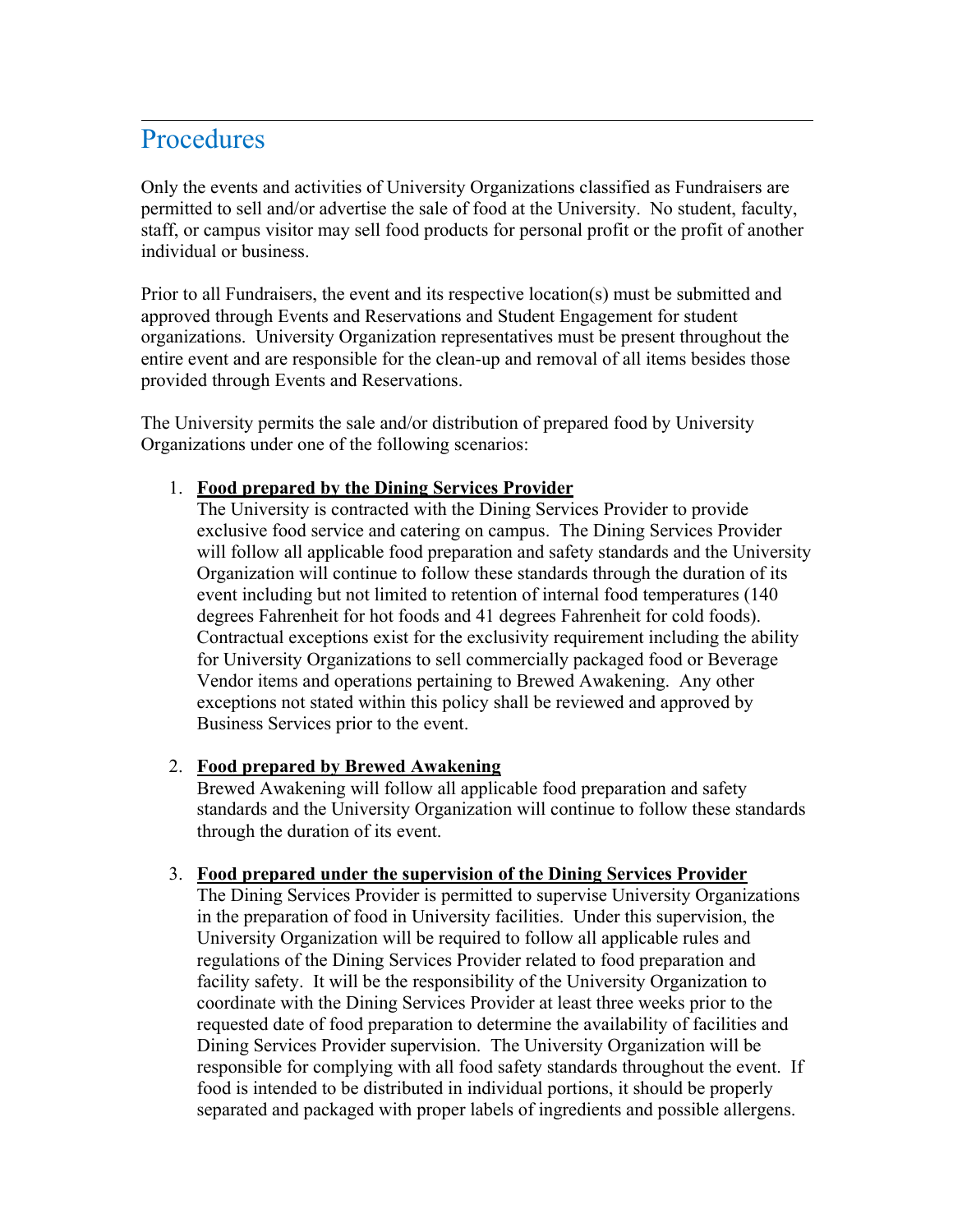#### 4. **Food purchased and served by a commercial caterer**

This scenario is restricted based on contractual regulations with the Dining Services Provider and must reviewed and receive approval from Business Services prior to the event. If approved, the commercial caterer must be able to provide a copy of its catering license, insurance with limits of not less than one million dollars per occurrence and three million dollars general aggregate, and a list of foods being served with ingredients and possible allergens upon request. The University Organization and the commercial caterer will be responsible for complying with all food preparation and safety standards.

#### 5. **Food purchased or donated by a restaurant**

The restaurant must be compliant with all State of Nebraska requirements and applicable inspections and have insurance with limits of not less than one million dollars per occurrence and three million dollars general aggregate. The restaurant will also provide a list of all food and its ingredients upon delivery or pickup by the University Organization. Once delivered or picked up, the University Organization will be responsible for complying with all food safety standards throughout the event. All food from the restaurant must be served within four hours following the completion of the initial cooking at the restaurant.

#### 6. **Commercially packaged food**

These food items must be able to be sold individually and will need to have all ingredients listed on the item's packaging.

#### 7. **Food prepared by individuals for the purposes of a Bake Sale**

Bake Sales will be permitted for non-perishable items with the following restrictions:

- a. All food must be individually wrapped;
- b. Items must be displayed and stored off of the floor/ground and must be covered at all times;
- c. Items must be non-perishable and not potentially hazardous including items that contain meat, poultry, fish, or uncooked or partially cooked eggs (such as mayonnaise, custard, quiche);
- d. All ingredients must be listed on each item along with all allergens, including but not limited to milk, eggs, peanuts, tree nuts, fish, shellfish, gluten, soy, wheat, and nut oils, being acknowledged;
- e. If food allergens are contained in the item or if the item was prepared in conjunction with other foods that contain allergens, warnings must be provided to all potential customers;
- f. Items must be prepared with ingredients purchased from commercial sources;
- g. Customary home sanitation practices should be observed throughout all food preparation and handling;
- h. All items must be individually labeled with the following at a minimum:
	- [Food description]
	- [Price]
	- [List of ingredients]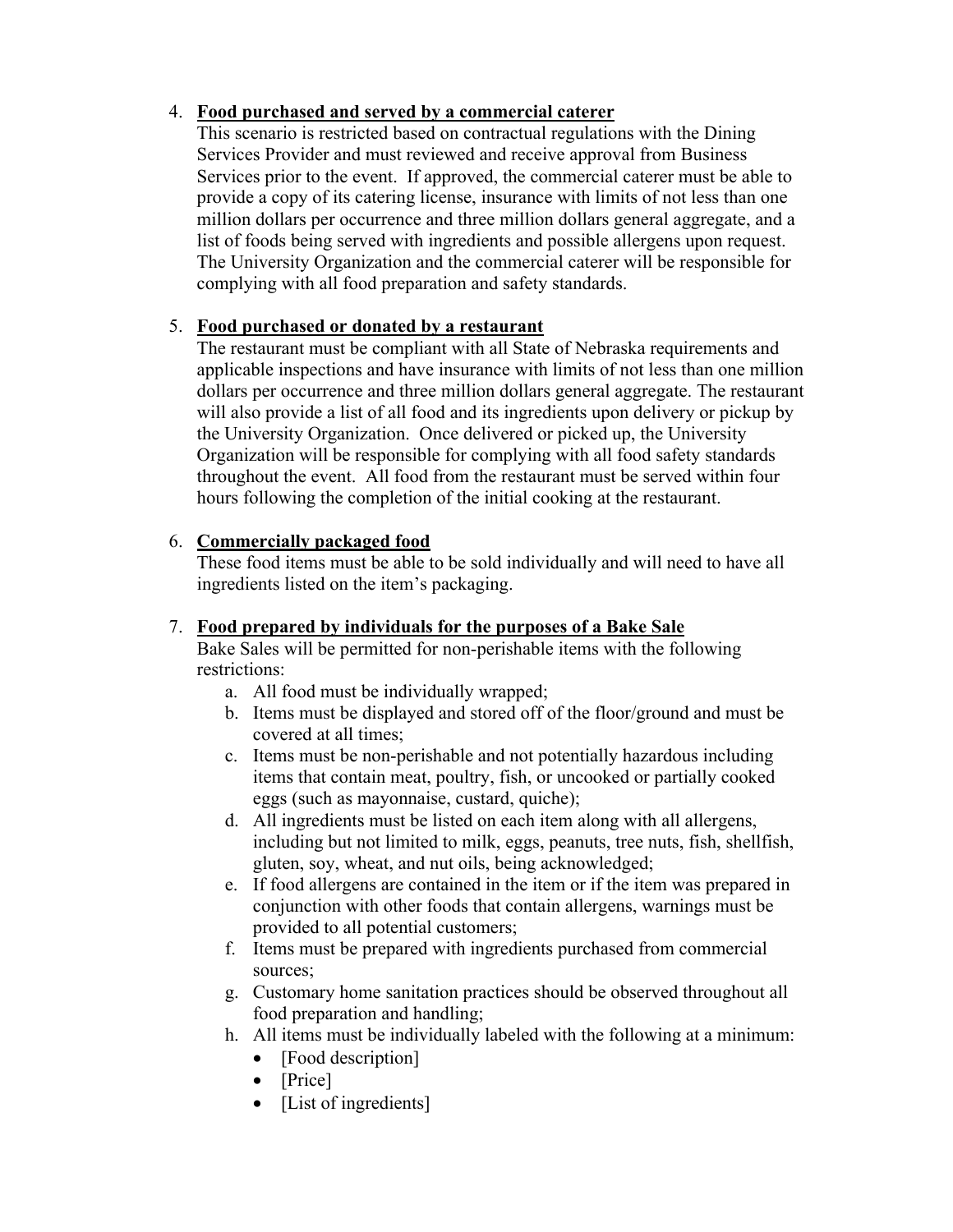- [Allergen warning, if applicable]
- [Disclaimer stating item was prepared in a non-commercial setting and was not inspected by the Department of State Health Services or the local health department];
- i. Spoiled/expired food products or materials not for human consumption or where intent is to cause bodily harm to the consumer will not be permitted; and,
- j. University Organizations and individuals conducting the Bake Sale and preparing food items will hold the University harmless in the event of any legal action resulting from the Bake Sale.

If a University Organization or its individual members do not follow the regulations and guidelines listed in this policy, their event can be immediately cancelled or shut down and disciplinary action may occur for the University Organization and/or its individual members. In addition, all Fundraisers will not be allowed and will be cancelled if they conflict with any contractual agreements of the University.

University Organizations will be permitted to distribute free food under the same conditions and guidelines stated in this policy. Non-University organizations and vendors may distribute free food at a University-approved event but shall be limited to food which is commercially packaged or prepared by licensed caterers or restaurants, the Dining Services Provider, or Brewed Awakening.

### Definitions

**Bake Sale:** a sale of food prepared by individuals outside of a commercial setting

**Beverage Vendor:** University of Nebraska at Kearney's exclusive beverage provider, Bottling Group, LLC (Pepsi)

**Brewed Awakening:** a student-operated coffee shop and catering organization under the supervision of the College of Business and Technology and located in West Center

**Dining Services Provider:** University of Nebraska at Kearney's exclusive food service provider, Sodexo America, LLC

**Events and Reservations:** office within the Facilities department responsible for the location and set-up arrangements and approvals for all campus events

**Fundraisers:** events held by University Organizations with a focus on raising money for a specific cause, group, or organizations with all proceeds going to the stated cause, group, or organization; money cannot directly benefit any individual(s) unless approved by the Dean of Student Affairs; this does not enable University Organization or its individual members to ask for monetary donations